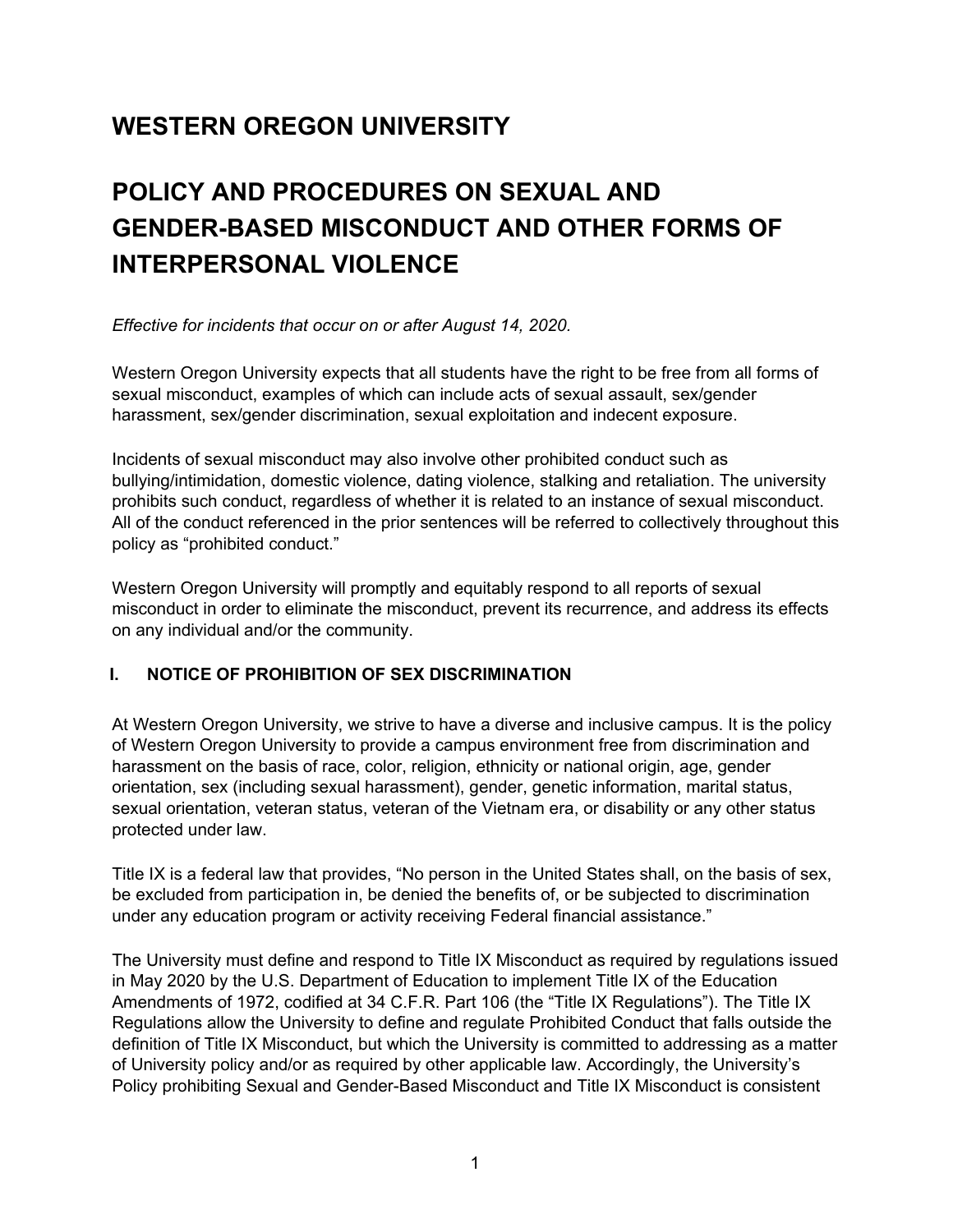with the Title IX Regulations, as well as the University's mission and commitment to ensuring a safe and non-discriminatory campus community.

Prohibited Conduct undermines the character and purpose of the University and the University will take appropriate prompt and effective action to eliminate Prohibited Conduct, prevent its recurrence, and remedy its effects. Prohibited Conduct may also constitute crimes that violate federal and state law.

## **II. PROHIBITED CONDUCT**

This section describes prohibited sexual misconduct and definitions under Title IX (Title IX Sexual Misconduct), this Policy, or other laws or regulations (Non-Title IX Sexual Misconduct).

The Title IX regulations issued by the United States Office for Civil Rights provide definitions of specific conduct prohibited under Title IX. The University's commitment to eradicating sexual misconduct extends to other conduct that does not fall within those definitions.

This policy classifies sexual misconduct into two categories: (i) sexual misconduct that is covered by Title IX, a federal law; and (ii) other sexual misconduct not covered by Title IX. **If conduct falls under both categories, Title IX and its procedures govern.** The distinction between sexual misconduct governed by Title IX and other sexual misconduct is relevant because the procedures for resolving complaints differ in important ways, whether Title IX applies or not.

### **A. Title IX Sexual Misconduct**

Sexual harassment is any unwelcome sexual advance, request for sexual favors, or other unwanted verbal or physical conduct of a sexual nature. Sexual harassment also includes harassment based on gender, sexual orientation, gender identity or gender expression, which may include acts of verbal, nonverbal or physical aggression, intimidation or hostility based on sex/gender or sex/gender-stereotyping, even if the acts do not involve conduct of a sexual nature.

Under Title IX, Sexual Harassment is conduct on the basis of sex that satisfies one or more of the following:

- 1. **Quid Pro Quo.** Unwelcome sexual advances, requests for sexual favors and other verbal or physical conduct of a sexual nature by a person having power or authority over another constitutes sexual harassment when submission to such sexual conduct is made either explicitly or implicitly a term or condition of rating or evaluating an individual's educational or employment progress, development or performance.
- 2. **Unwelcome Conduct.** Conduct made on the basis of sex that is determined by a reasonable person to be so severe, pervasive AND objectively offensive that it effectively denies a person equal access to the university's education program, activity or employment.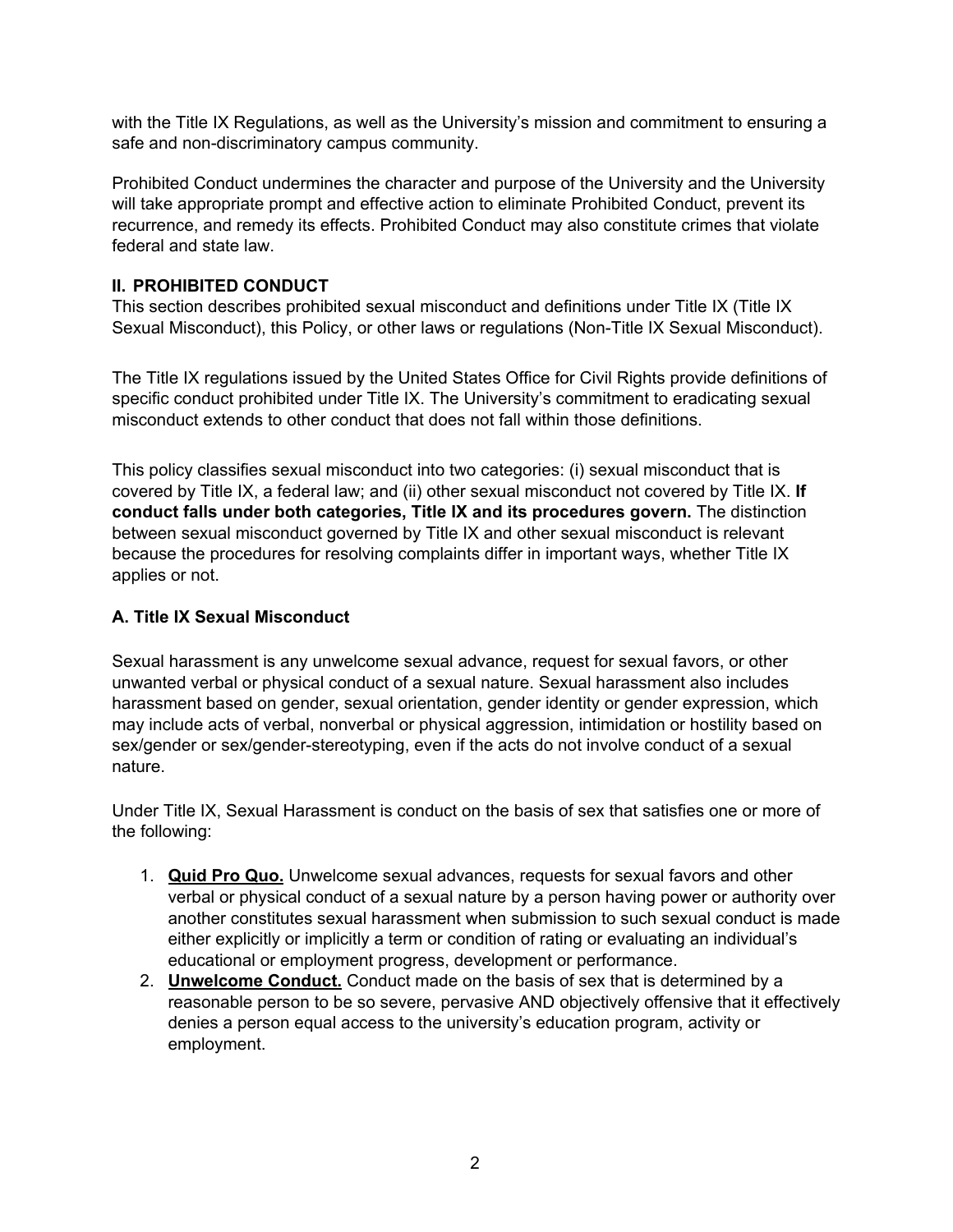3. **Sexual Assault.** Any sexual act directed against another person, without that person's consent (including instances where the victim is incapable of giving consent), and includes each of the following:

> a. *Forcible Rape* – (i) sexual intercourse, or (ii) oral or anal sexual intercourse, or (iii) use of an object or instrument to unlawfully penetrate, however slightly, the genital or anal opening of the body of another person, either (A) forcibly and/or against that person's will, or (B) against the person's will in instances where the victim is incapable of giving consent because of his/her youth or because of his/her temporary or permanent mental or physical incapacity;

> b. *Fondling* – touching of the private body parts of another person for the purpose of sexual gratification, forcibly and/or against that person's will or not forcibly or not against the person's will in instances where the victim is incapable of giving consent because of his/her youth or because of his/her temporary or permanent mental or physical incapacity.

c. *Incest* – nonforcible sexual intercourse between persons who are related to each other within the degrees wherein marriage is prohibited by law.

d. *Statutory Rape* – nonforcible sexual intercourse with a person who is under the statutory age of consent.

- 4. **Dating Violence** Violence committed by a person who is or has been in a social relationship of a romantic or intimate nature with the victim; and where the existence of such a relationship shall be determined based on a consideration of (a) the length of the relationship, (b) the type of relationship, and (c) the frequency of interaction between the persons involved in the relationship.
- 5. **Domestic Violence –** Felony or misdemeanor crimes of violence committed by a current or former spouse or intimate partner of the victim, by a person with whom the victim shares a child in common, by a person who is cohabitating with or has cohabitated with the victim as a spouse or intimate partner, by a person similarly situated to a spouse of the victim under the domestic or family violence laws of the jurisdiction receiving grant monies, or by any other person against an adult or youth victim who is protected from that person's acts under the domestic or family violence laws of the jurisdiction.
- 6. **Stalking** Engaging in a course of conduct directed at a specific person that would cause a reasonable person to (a) fear for his, her or their safety or the safety of others; or (b) suffer substantial emotional distress.

#### **B. Non-Title IX Sexual Misconduct**

Non-Title IX Sexual Misconduct is a broad, non-legal term that encompasses a wide range of behaviors that are prohibited by this Policy or federal and state law, including but not limited to, sexual harassment, sexual assault, rape, acquaintance rape, stalking, and relationship violence (including dating and domestic violence). Non-Title IX Sexual Misconduct includes conduct occurring both on-campus and off-campus, if the conduct was in connection with a University or University-recognized education program or activity, or if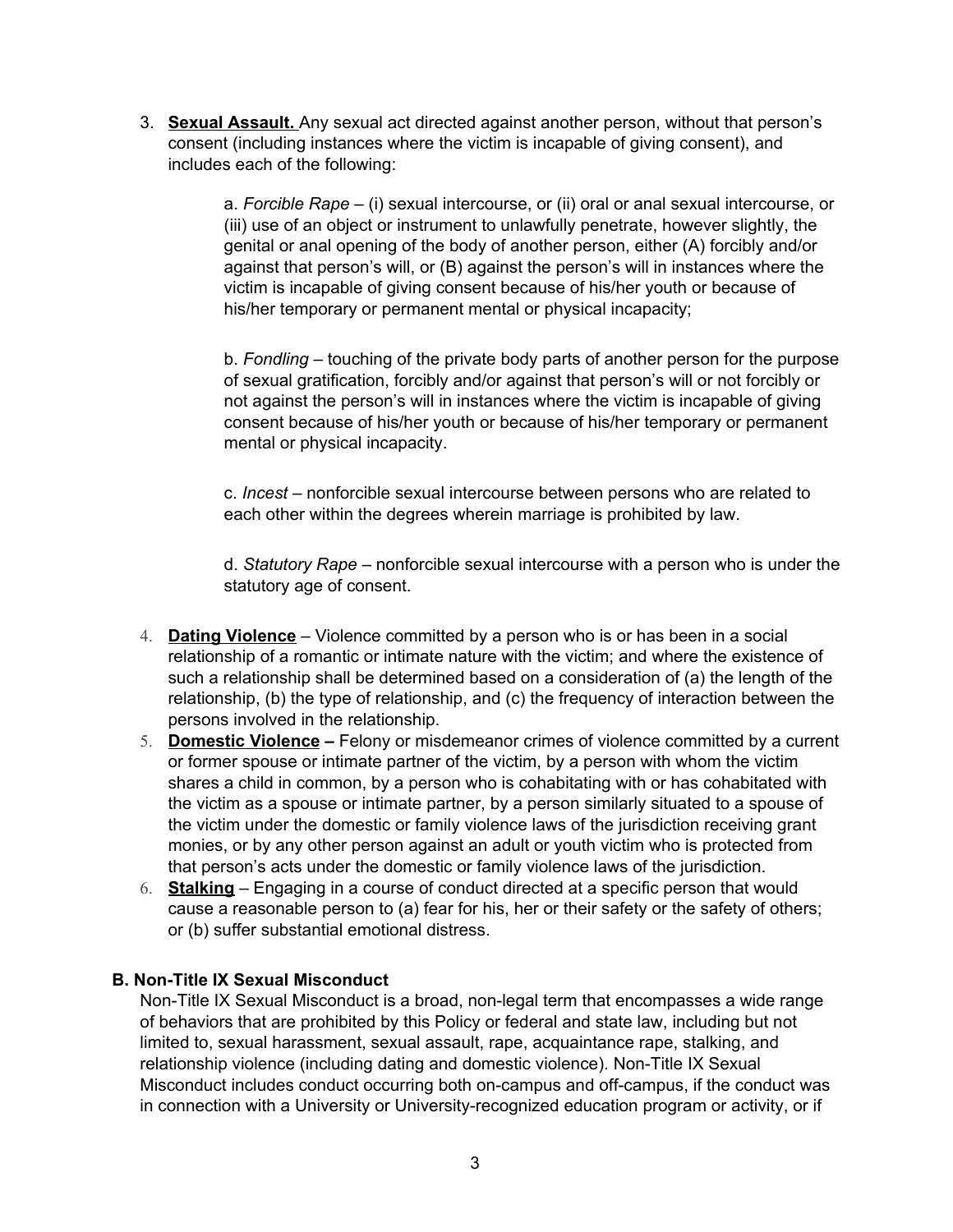the conduct may have the effect of creating a hostile environment for a member of the WOU community.

It is a violation of University policy and/or applicable law to commit or to attempt to commit any of the acts listed below.

1. **Sexual assault** is any intentional sexual contact, however slight, by a person upon another person, without consent.

Sexual contact includes:

- Any sexual intercourse which includes: vaginal or anal penetration by a penis, object, tongue or finger, and oral copulation (mouth to genital contact), no matter how slight the penetration or contact, by a person upon another person.
- Intentional contact with another person's breasts, buttock, groin or genitals, or touching another with any of these body parts, or making another touch you or themselves with or on any of these body parts.
- Any other intentional bodily contact in a sexual manner.

*See Section IV for the definitions of consent, incapacitation, coercion, and force.*

2. **Sexual Harassment.** Under university policy, sexual harassment may include conduct that creates a hostile environment or is retaliatory in nature. The university will assess objective and subjective factors in determining whether a hostile environment exists. A single, isolated incident of sexual harassment alone may create a hostile environment if the incident is sufficiently severe, such as rape or other forms of sexual assault. The more severe the conduct, the less need there is to show that the conduct was persistent or pervasive in nature.

A hostile environment exists when sexual or sex-based harassment is sufficiently serious to deny or limit a student's ability to participate in or benefit from the University's programs or activities or has the effect of unreasonably interfering with an employee's work performance or altering the terms and conditions of the employee's employment. A hostile environment can be created by anyone involved in a University program or activity (e.g., administrators, faculty members, students, and campus visitors).

In determining whether sex-based harassment has created a hostile environment, the University considers the conduct in question from both a subjective and objective perspective. It will be necessary, but not enough, that the conduct was unwelcome to the student who was harassed. The University will also need to find that a reasonable person in the student's position would have perceived the conduct as undesirable or offensive in order for that conduct to create or contribute to a hostile environment.

To determine whether a hostile environment exists for a student or employee, the University will consider a variety of factors related to the severity, persistence, or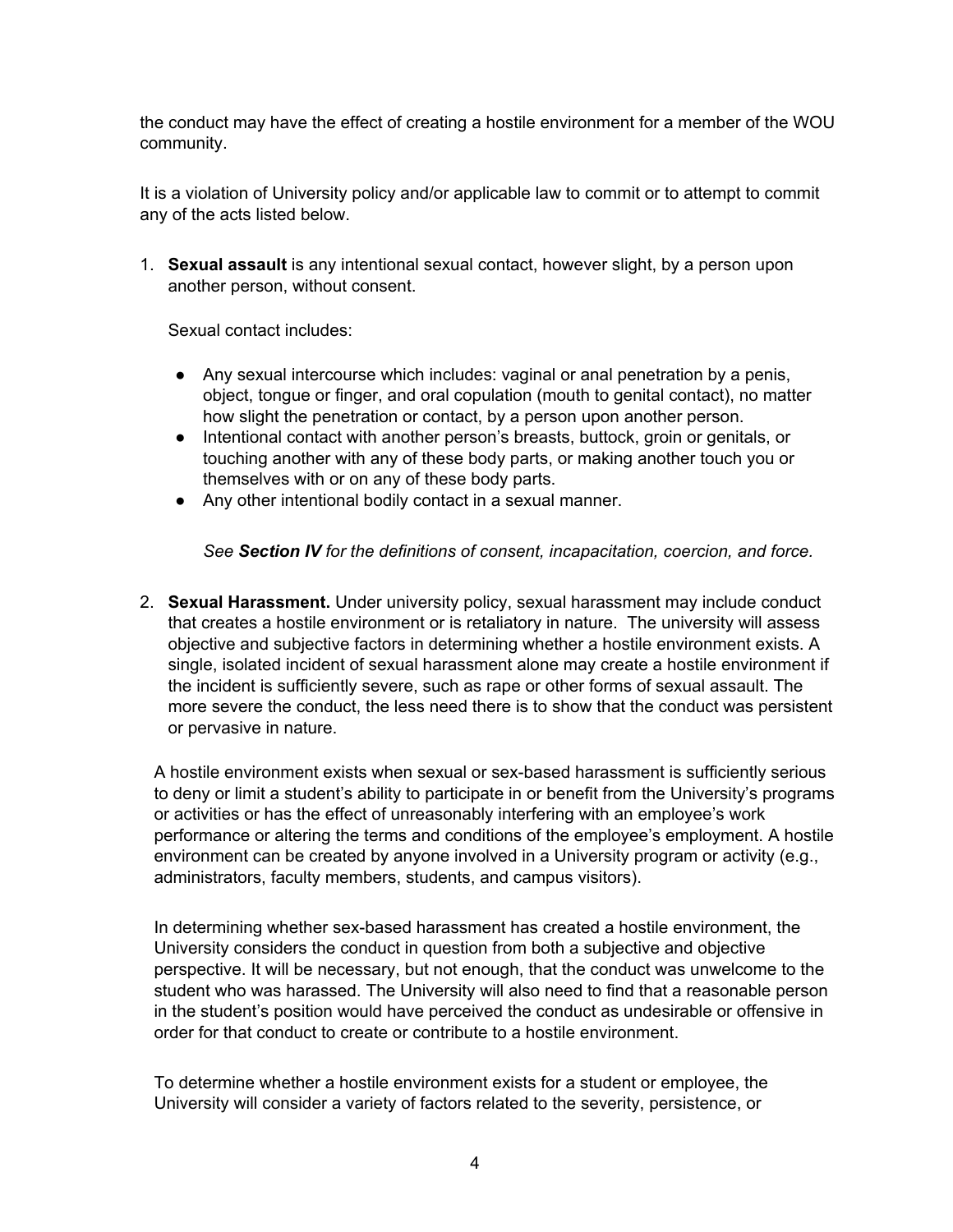pervasiveness of the sex-based harassment, including: (1) the type, frequency, and duration of the conduct; (2) the identity and relationships of persons involved; (3) the number of individuals involved; (4) the location of the conduct and the context in which it occurred; and (5) the degree to which the conduct affected the student's education or the employee's employment.

The more severe the sex-based harassment, the less need there is to show a repetitive series of incidents to find a hostile environment. Indeed, a single instance of sexual assault may be sufficient to create a hostile environment. Likewise, a series of incidents may be sufficient even if the sex-based harassment is not particularly severe.

Examples of sexual harassment include, but are not limited to:

- An attempt to coerce an unwilling person into a sexual relationship
- Repeatedly subjecting a person to egregious, unwelcome sexual attention
- Punishment for a refusal to comply with a sexual-based request
- Conditioning a benefit on submitting to sexual advances
- Sexual violence
- Intimate-partner violence
- Stalking
- Gender-based bullying
- 3. **Sexual Exploitation** Occurs when a person takes sexual advantage of another person for the benefit of anyone other than that person, without that person's consent.

Examples of sexual exploitation:

- Invasion of sexual privacy
- Prostituting another person
- Nonconsensual digital, video or audio recording of nudity or sexual activity
- Unauthorized sharing or distribution of digital, video or audio recording of nudity or sexual activity
- Engaging in voyeurism
- Going beyond the boundaries of consent (such as letting your friend hide in the closet to watch you having consensual sex)
- Knowingly exposing someone to or transmitting a sexually transmitted infection or HIV to another person
- o Intentionally or recklessly exposing one's genitals in nonconsensual circumstances
- Sexually-based stalking and/or bullying may also be forms of sexual exploitation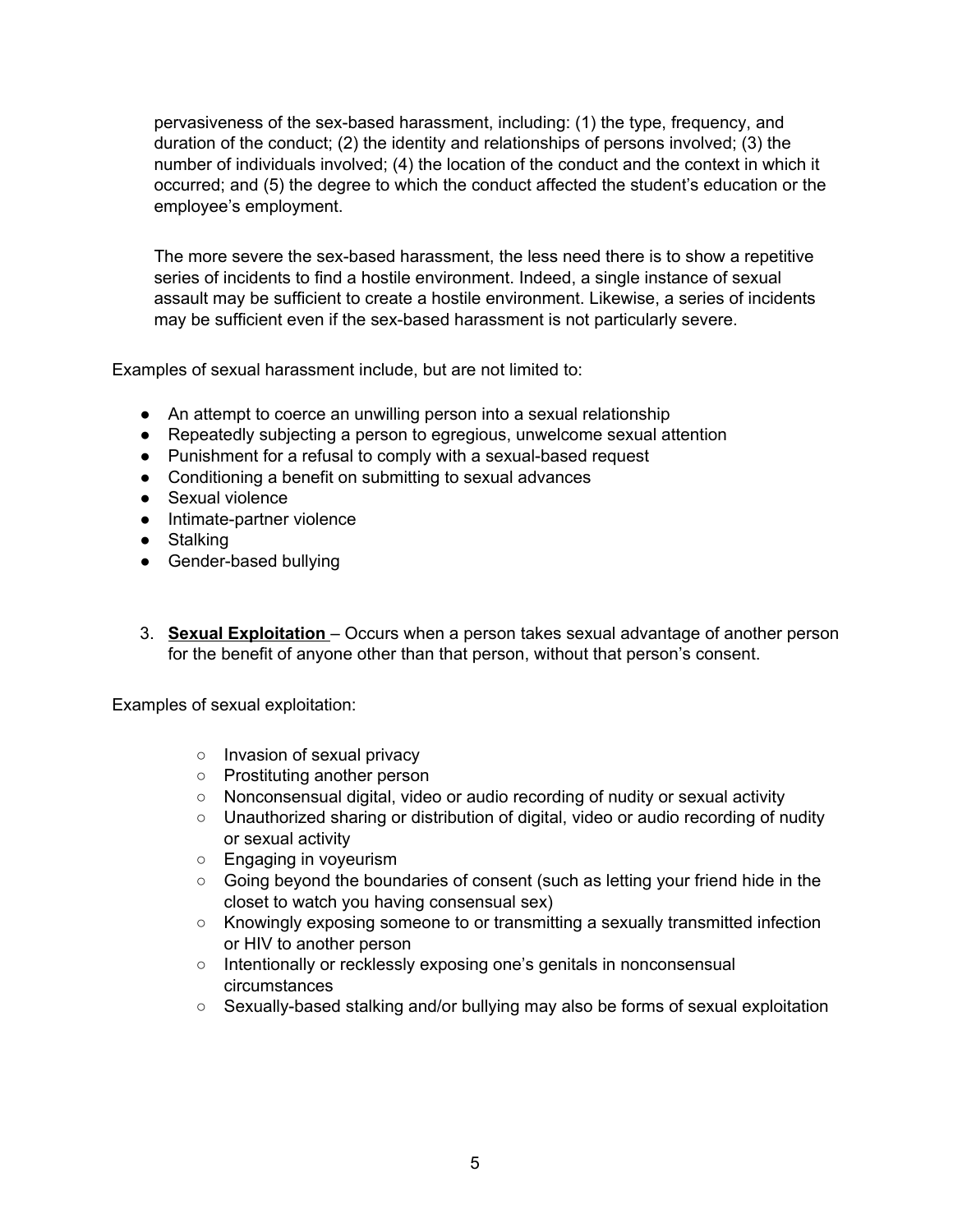4. **Stalking** includes repeated conduct involving unwanted attention, harassment, physical or verbal contact or any other repeated conduct that would place a reasonable person in fear of physical, emotional or psychological harm.

Stalking includes the concept of cyberstalking. Cyberstalking is a particular form of stalking in which electronic media such as the Internet, social networks, blogs, cell phones, texts or other similar devices or forms of contact are used to pursue, harass or to make unwelcome contact with another person in an unsolicited fashion.

Examples of stalking include, but are not limited to:

- Unwelcome and repeated visual or physical proximity to a person
- Repeated oral or written threats
- Extortion of money or valuables
- Unwelcome/unsolicited written communication, including letters, cards, emails, instant messages and messages on online bulletin boards and/or social media
- Unwelcome/unsolicited communications about a person, her/his family, friends or co-workers
- Sending/posting unwelcome/unsolicited messages with an assumed identity
- Direct physical and/or verbal threats against a victim or a victim's loved ones
- Vandalism
- Trespassing
- Unsolicited and unwanted gifts
- Manipulative and controlling behaviors such as threats to harm oneself, or someone close to the victim
- Any combination of these behaviors directed toward an individual person
- 5. **Intimate-partner violence**, also referred to as dating violence, domestic violence and relationship violence, includes any act of violence or threatened act of violence against a person who is or has been involved in a sexual, dating, domestic or other intimate relationship with that person. It may involve one act or an ongoing pattern of behavior.

Intimate-partner violence can encompass a broad range of behavior including, but not limited to, physical violence, sexual violence, emotional violence and economic abuse. Intimate-partner violence may take the form of threats, assault, property damage, violence or threat of violence to one's self, one's sexual or romantic partner, or to the family members or friends of the sexual or romantic partner.

**6. Bullying** includes any intentional electronic, written, verbal or physical act or a series of acts directed at another person or persons on the basis of sex, gender, gender identity or sexual orientation, that is severe, persistent or pervasive and that has the intended effect of substantially interfering with a person's education or work; creating a threatening environment; or substantially disrupting the orderly operation of the university.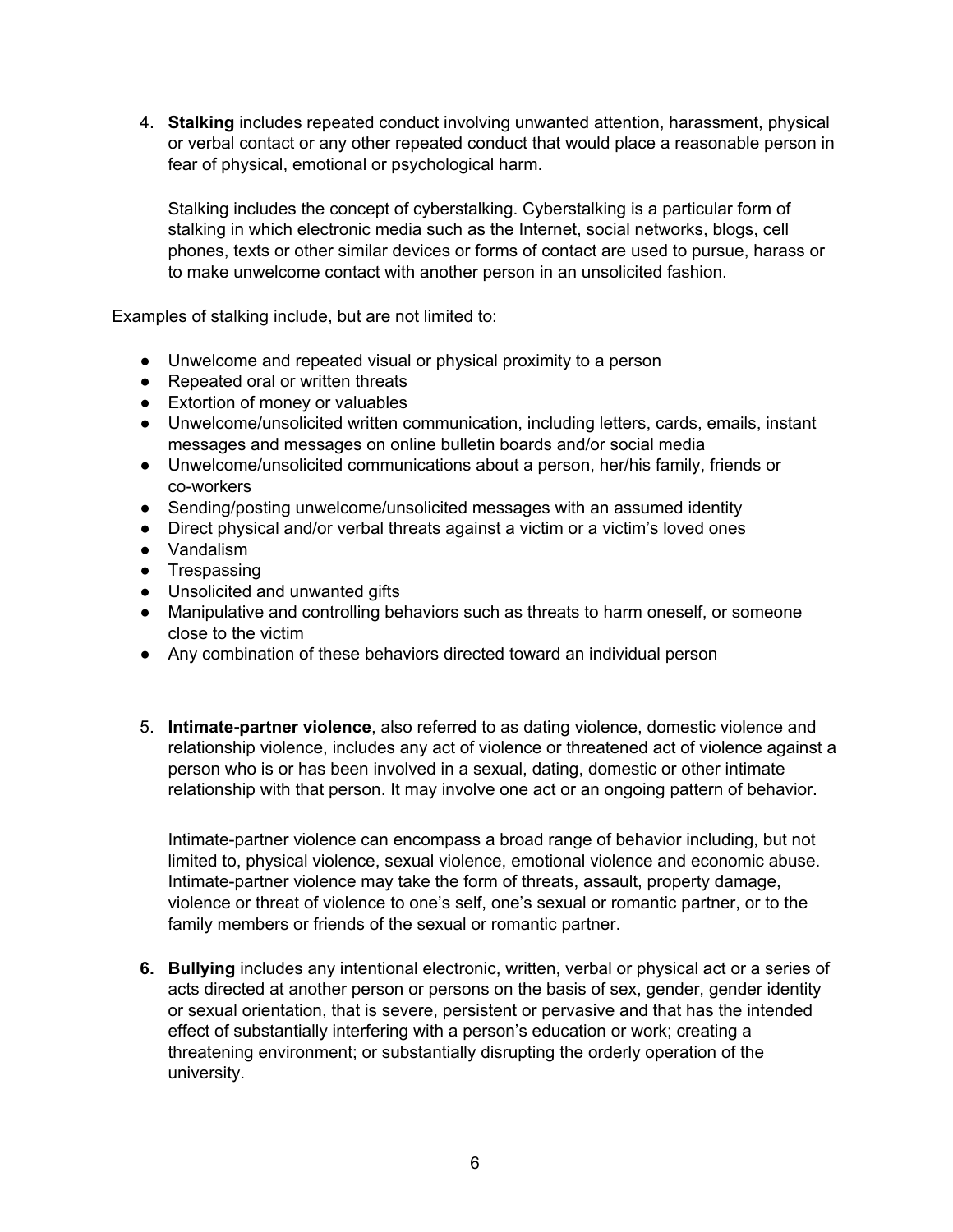**Intimidation** includes any verbal, written or electronic threats of violence or other threatening behavior directed toward another person or group on the basis of sex, gender, gender identity or sexual orientation that reasonably leads the person(s) in the group to fear for their physical well-being.

- **7. Indecent Exposure.** A person commits indecent exposure if that person exposes their genitals or any person who identifies as a female exposes their breasts in any public place or in any place where there are other persons present under circumstances in which one knows or should know that this conduct is likely to offend, affront or alarm.
- **8. Retaliation.** The university prohibits any forms of retaliation against an individual or the individual's family or friends for the purpose of interfering with that individual's rights or privileges secured under Title IX. This means that the university will not tolerate any form of retaliation taken against anyone who reports or publicly opposes conduct prohibited by this policy, or anyone who cooperates in the investigation of a report of conduct prohibited by this policy.

Examples of retaliation can include, but are not limited to bullying, intimidation, threats, coercion, force, etc, and include third party retaliation.

#### **III. JURISDICTION**

The policy applies to all of the following areas:

- On campus owned property, including the Salem site (campus?)
- Off campus, including online or electronic conduct if the conduct occurs:
	- In connection with a university-related program or activity including university-sponsored study abroad, internships and athletic contests.
	- When the behavior may pose a serious threat of harm to any member(s) of the university community.
	- When the behavior may have the effect of creating a hostile environment for any member(s) of the university community.

Regardless of when or where the conduct occurs, the university will offer resources and assistance to community members who experience and/or are affected by prohibited conduct. In those instances when this policy does not apply, the university will assist the reporting party or *Complainant* in identifying and contacting external law enforcement.

## **IV. DEFINITIONS**

**1. Consent** means an informed, freely given agreement, communicated by clearly understandable words or actions, to participate in each form of sexual activity.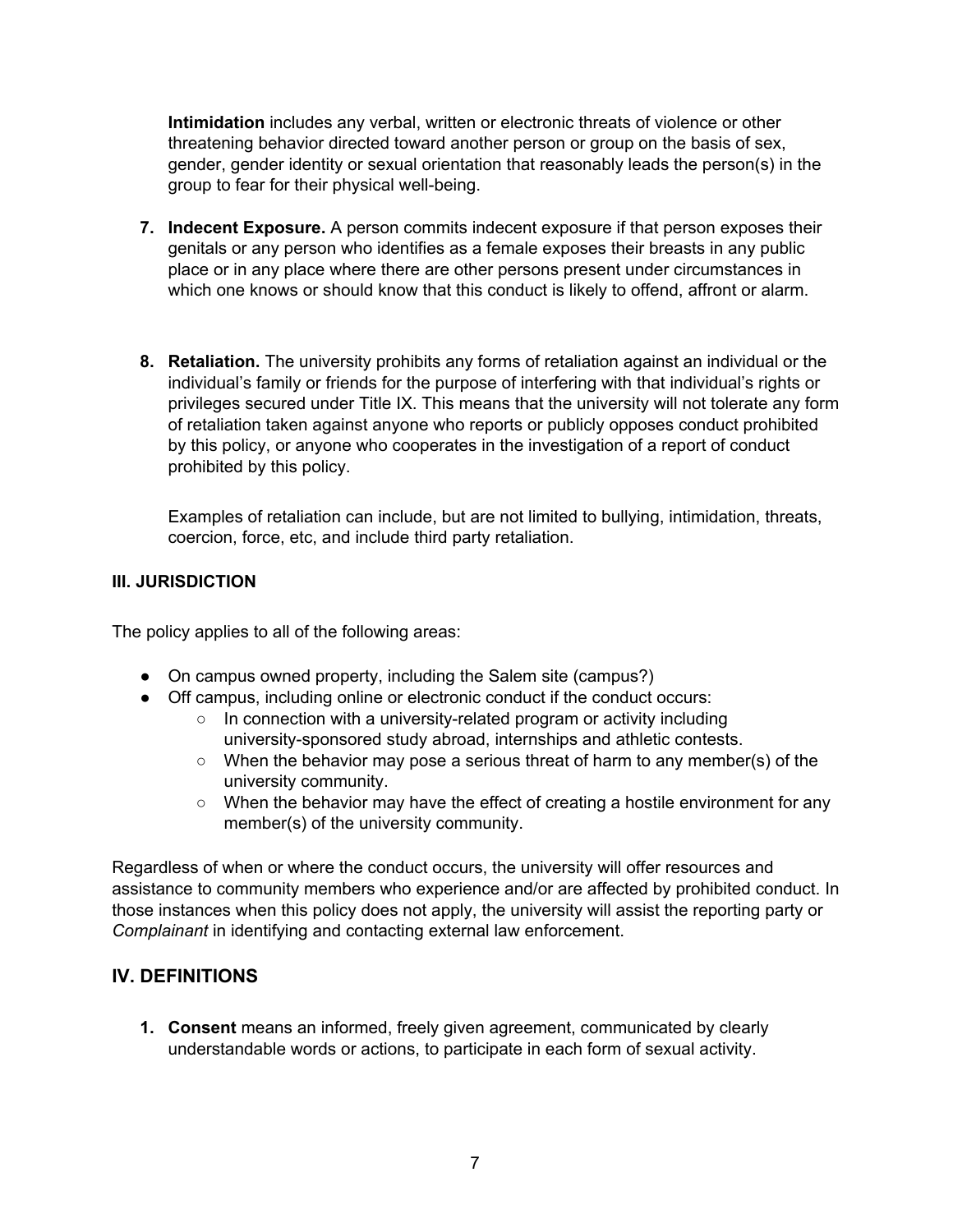Guidance for consent:

- Consent cannot be inferred from silence, passivity or lack of active resistance.
- A current or previous dating or sexual relationship is not sufficient to constitute consent, and consent to one form of sexual activity does not imply consent to other forms of sexual activity.
- When consent is requested verbally, absence of any explicit verbal response constitutes lack of consent.
- A verbal "no" constitutes lack of consent, even if it sounds insincere or indecisive.
- Consent is not freely given when it is obtained by force or violence, a threat of force or violence or any other form of physical or psychological coercion or intimidation.
- Either person may withdraw consent at any time. Withdrawal of consent may be demonstrated by words or actions that express a desire to end sexual activity. Once withdrawal of consent has been expressed, sexual activity must cease.
- A person who is the object of sexual aggression is not required to physically or otherwise resist the aggressor; the lack of informed, freely given consent to sexual contact constitutes sexual misconduct.
- Intoxication is not an excuse for failure to obtain consent.
- A person incapacitated by alcohol or drug consumption, or who is unconscious or asleep or otherwise physically or mentally impaired, is incapable of giving consent.
- A person who is below the legal age of consent is incapable of giving consent.
- **2. Incapacitation.** Western Oregon University utilizes the Oregon Revised Code definition [ORS. 125.005(5)] of an incapacitated person which means "a condition in which a person's ability to receive and evaluate information effectively or to communicate decisions is impaired to such an extent that the person presently lacks the capacity to meet the essential requirements for the person's physical health or safety."

In evaluating consent in cases of alleged incapacitation, the university asks two questions:

1. Did the person initiating sexual activity know that the other party was incapacitated? and, if not,

2. Should a sober, reasonable person, in the same situation, have known that the other party was incapacitated?

If the answer to either of these questions is "yes," consent was absent and the conduct is likely a violation of this policy.

To assess incapacitation, one must look for the common and obvious warning signs that show that a person may be incapacitated or approaching incapacitation. Although every individual may manifest signs of incapacitation differently, typical signs often include slurred or incomprehensible speech, unsteady manner of walking, combativeness, emotional volatility, vomiting, incontinence, or lack of any responsive behavior. A person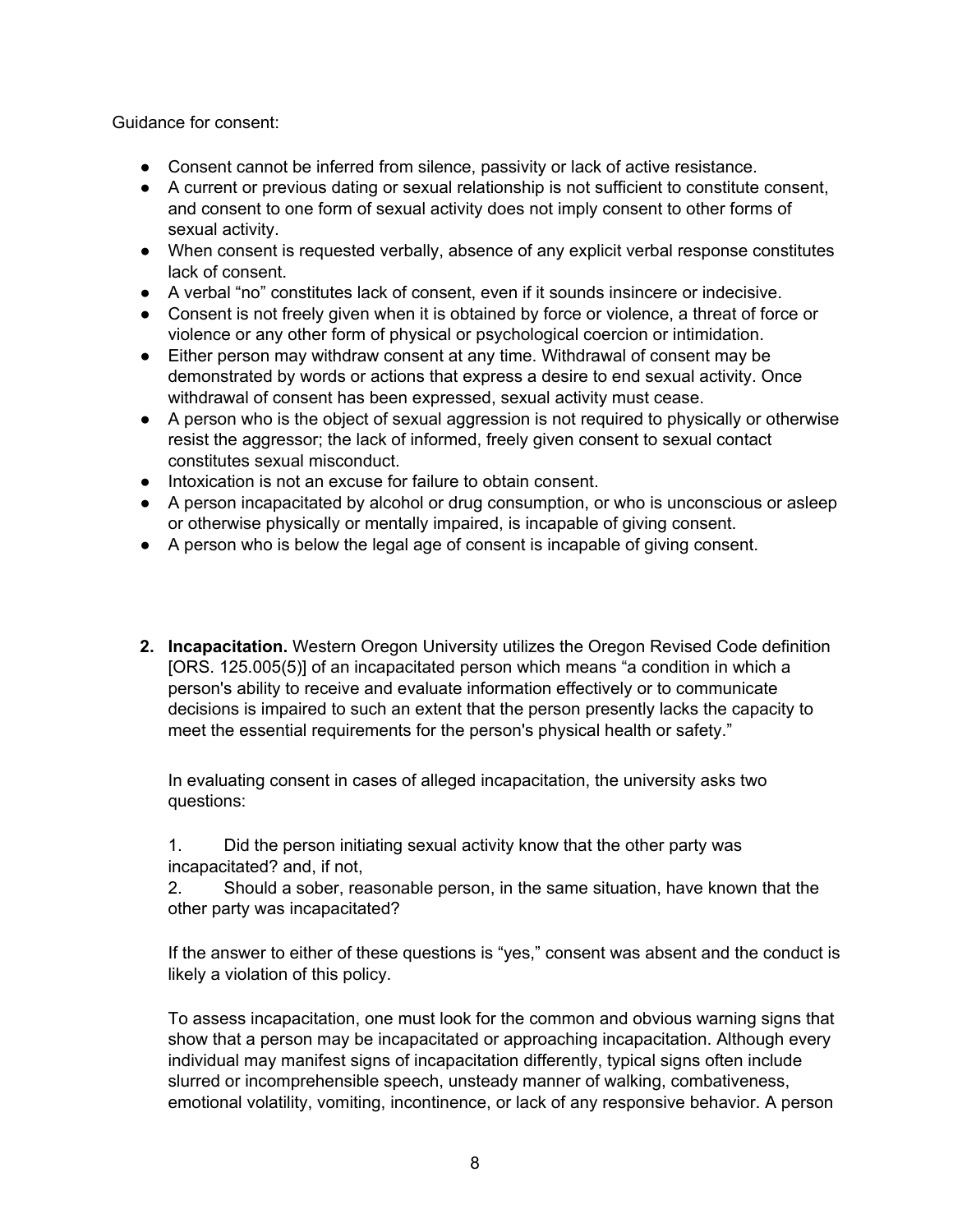who is incapacitated may not be able to understand some or all of the following questions: Do you know where you are? Do you know how you got here? Do you know what is happening? Do you know who you are with?

- **3. Coercion** is conduct, including intimidation and express or implied threats of immediate or future physical, emotional, reputational, financial or other harm toward another, that would reasonably place the other in fear, and that is used to compel the other individual to engage in an activity.
- **4. Force** is the use or threat of violence or intimidation to overcome an individual's freedom of will to choose whether to participate in an activity.

## **V. REPORTING AND COMPLAINT RESOLUTION PROCESS**

1. REPORTING

Western Oregon University strongly supports and encourages prompt reporting of sexual misconduct. Prompt reporting helps to provide immediate resources to victims and contributes to keeping the campus safe. Additionally, prompt reporting helps to ensure preservation of evidence that may assist in proving a violation of university policy and/or a criminal offense. However, there are no time limitations for making reports of sexual misconduct. Complainants may follow their own timeline for reporting.

All WOU employees (except those designated as confidential resources) are responsible employees. Student employees who have positional responsibility for the welfare of others, such as resident assistants, peer mentors, and student government leaders are also considered mandatory reporters. This means reporting any information known or learned about through the disclosure of others related to possible or alleged instances of sexual misconduct.

Making a report gives notice to the university to provide resources and initial support. Making a report is not the same as filing a Formal Complaint. The filing of a Formal Complaint is part of the Complaint Resolution process described later in this document.

#### **a. MAKING A REPORT**

If a person believes he or she, or someone he or she knows, has been the victim of sexual misconduct, he or she must promptly make a report to the university's Title IX Coordinator, the university's Title IX deputy coordinator, or a member of the office of Student Conduct. Reports can be made using the Anonymous Report Form on WOU Portal or on the Division of Student Affairs website.

#### **b. REPORTING TO LAW ENFORCEMENT**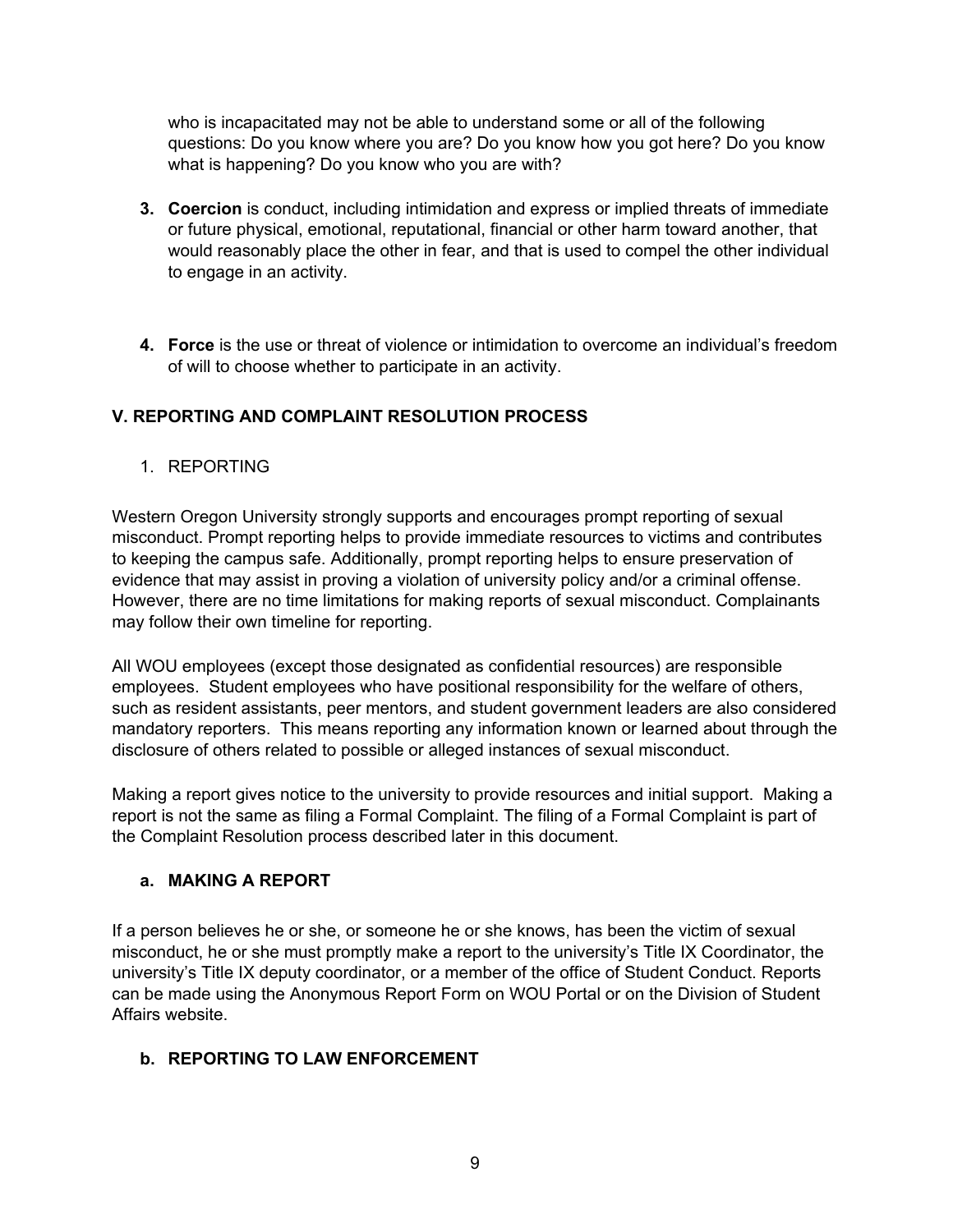Instances of sexual misconduct may violate both university policy and the law. As a result, the university encourages victims to pursue their complaints through both the university's processes and the criminal justice system. In addition to helping ensure protection for the campus community, criminal investigations may be useful in gathering of relevant evidence, particularly forensic evidence. A complainant has the right to choose whether to notify, or decline to notify law enforcement. The university does not share any identifying information without the permission of the complainant unless required by a court request.

University proceedings will be instituted against a person charged with conduct that potentially violates both the criminal law and the policy without regard to the pendency of civil or criminal litigation. University proceedings may be carried out prior to, simultaneously with, or following civil or criminal proceedings. Determinations made or sanctions imposed by the university will not necessarily be subject to change because criminal charges arising out of the same facts giving rise to violation of university policy were dismissed, reduced or resolved in favor of or against the criminal law defendant.

#### **c. AMNESTY FOR THOSE WHO REPORT SEXUAL MISCONDUCT**

The university encourages reporting and seeks to remove any barriers to reporting by making the procedures for reporting transparent and straightforward. The university recognizes that an individual who has been violating other campus policies (alcohol, drug, etc.) at the time of an act of sexual misconduct may be hesitant to make a report because of potential consequences for their own conduct. An individual who reports sexual misconduct, either as a Reporting Party or a third-party witness, will not be subject to disciplinary action by the university for their own personal violation of campus policy at or near the time of the incident, provided that any such violations did not and do not place the health or safety of any other person at risk. The university may, however, initiate an educational discussion or pursue other educational remedies regarding alcohol or other drugs.

#### **d. PROTECTION OF MINORS**

In the event that the university receives a report of prohibited conduct from a minor, the university will make all necessary reports and disclosures pursuant to Oregon law. The university will take any further steps necessary to protect the minor from further prohibited conduct and/or harm.

#### **e. FALSE REPORTS**

The university will not tolerate intentional false reporting of incidents. It is a violation of the Student Code of Conduct to make an intentionally false report of any policy violation, and it may also violate state criminal statutes and civil defamation laws.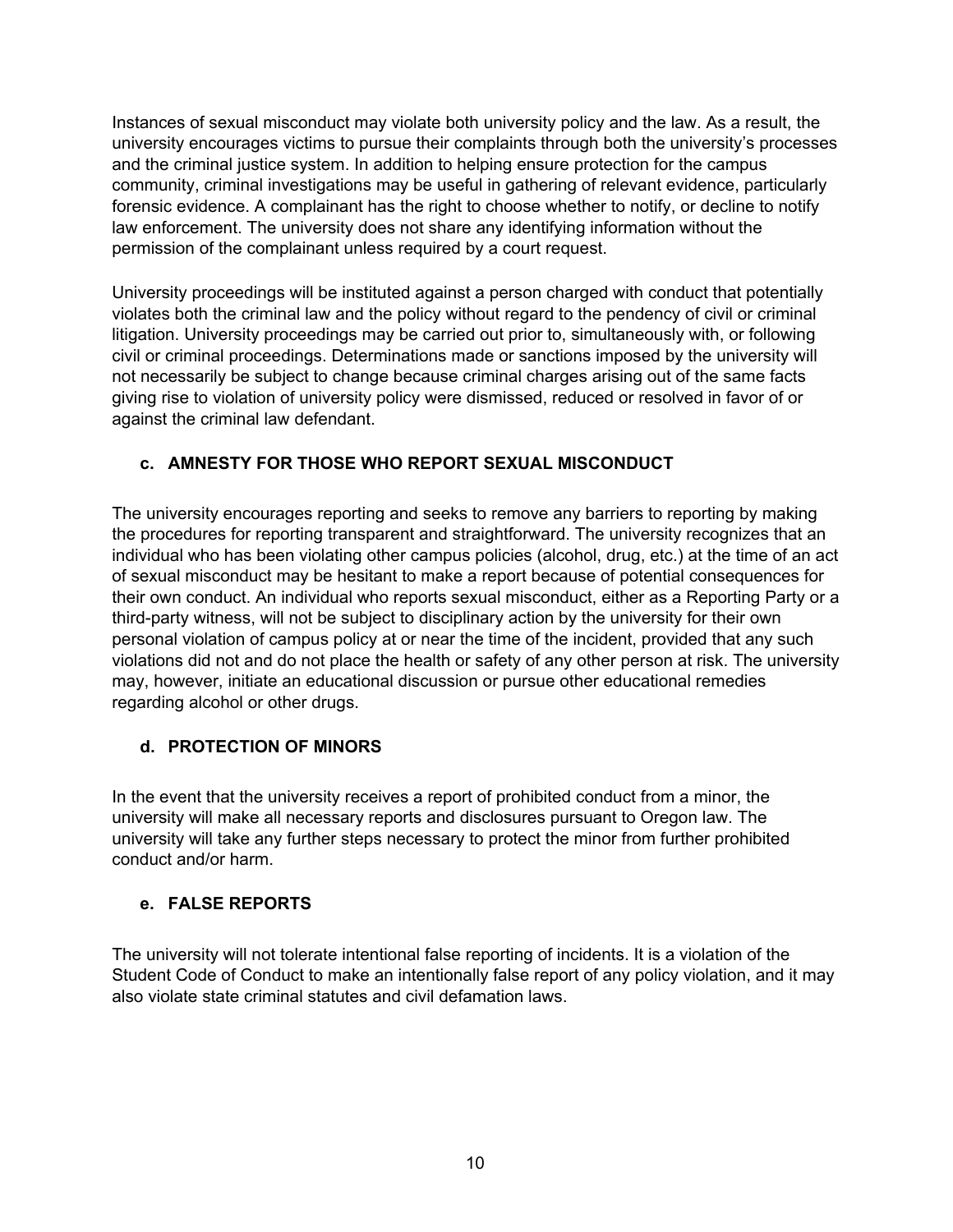## **f. PRIVACY OF INFORMATION**

The Title IX coordinator or designee will seek consent for a Formal Complaint from the Complainant before beginning a formal investigation. If the Complainant requests confidentiality or asks that the report not be pursued, the university will take all reasonable steps to investigate and respond to the report consistent with the request for confidentiality or the request not to pursue an investigation.

The university will evaluate such requests in the context of its responsibility to provide a safe and nondiscriminatory environment for all members of the community. Thus, the university may weigh the request for confidentiality against factors including but not limited to the following: the seriousness of the alleged harassment; the Complainant's age; whether there have been other harassment complaints about the same individual; and the alleged Respondent's rights to receive information about the allegations if the information is maintained by the school as an "education record" under the Family Educational Rights and Privacy Act (FERPA), 20 U.S.C. § 1232g; 34 C.F.R. Part 99.15

If the university determines that it cannot ensure confidentiality, it will notify the Complainant of that determination. If a Complainant insists that their name or other identifiable information not be disclosed to the alleged perpetrator, the university will inform the Complainant that the university's ability to respond may be limited. Even if the university cannot take disciplinary action against the alleged Respondent because the Complainant insists on confidentiality, the university will attempt to pursue other steps to limit the effects of the improper conduct and prevent its recurrence.

The university will also inform the Complainant that Title IX prohibits retaliation, and that it will take action to prevent retaliation as well as action against anyone who engages in retaliation.

## **g. CONFIDENTIAL RESOURCES**

If a Complainant would like to discuss the details of the incident but not report the incident to the university's Title IX Coordinator [or office of Student Conduct], the Complainant may speak with a counselor in the Student Health and Counseling Center or a Confidential Employee in Abby's House.

The above employees will maintain confidentiality except in extreme cases of immediate threat or danger, or abuse of a minor. Campus counselors are available to help students free of charge and can be seen on an emergency basis during normal business hours. These employees will submit (each quarter) anonymous, aggregate statistical information for Clery Act purposes unless they believe it would be harmful to a specific student. No personally identifiable information will be disclosed when reporting this statistical information.

Finally, the U.S. Department of Education's Office of Civil Rights is a federal entity charged with enforcing Title IX compliance. Inquiries about these issues and complaints regarding violations of rights guaranteed under Title IX may also be referred to: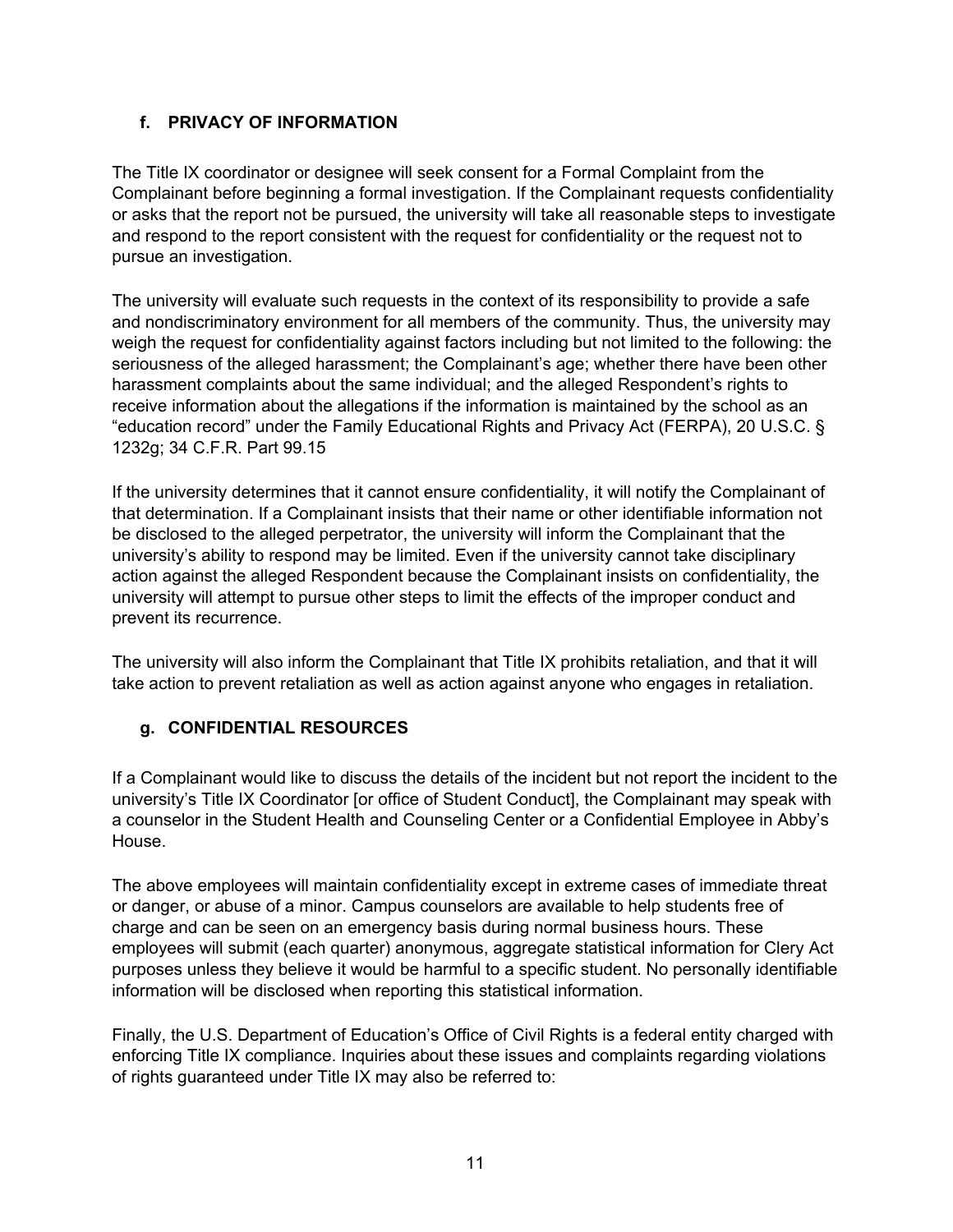The Office for Civil Rights/Office for Civil Rights Seattle Office, U.S. Department of Education 915 Second Avenue, Room 3310 Seattle, WA 98174-1099 or by calling 206- 607-1600 or by emailing OCR.Seattle@ed.gov

#### **h . SUPPORTIVE MEASURES**

Upon notification of alleged sexual misconduct, the university will offer interim supportive and reasonable protective measures designed to restore or preserve equal access to the university's education program or activity without unreasonably burdening the other party, including measures designed to protect the safety of all parties, provide a safe educational and/or work environment, or prevent further acts of misconduct. The university will determine the necessity and scope of any interim measures. Even if a Complainant or Respondent do not specifically request that supportive action be taken, the university may choose to impose interim measures at its discretion to ensure the safety of any individual, the broader university community, or the integrity of the review process.

Persons seeking such assistance should speak with the Title IX Coordinator, the Title IX Deputy Coordinator, [or the office of Student Conduct] who will coordinate such requests on behalf of the person. The university will maintain contact with the parties to ensure that all concerns regarding safety and emotional or physical well-being are being addressed.

All individuals are encouraged to report concerns about failure of another individual to abide by any restrictions imposed by an interim measure. The university will take immediate and responsive action to enforce measures previously ordered or implemented by the university.

The university may impose any remedy that can be tailored to the involved parties to achieve the goals of this policy, even if not specifically listed here.

The range of interim measures may include:

#### *i. No Contact Order (NCO)*

A Complainant or Respondent may request, or the university may impose, communication and contact restrictions to prevent further potentially harmful interaction. These communication and contact restrictions generally prohibit in-person, telephone, electronic or third-party communications. In some cases, an individual may also wish to consider a protection order from the local courts. This is a civil proceeding independent of the university. If a court order is issued, the university will, to the best of the institution's ability, assist the protected person in benefiting from the restrictions imposed by the court and facilitate on-campus compliance with the order. The university may also limit an individual's or organization's access to certain university facilities or activities as part of the No Contact Order.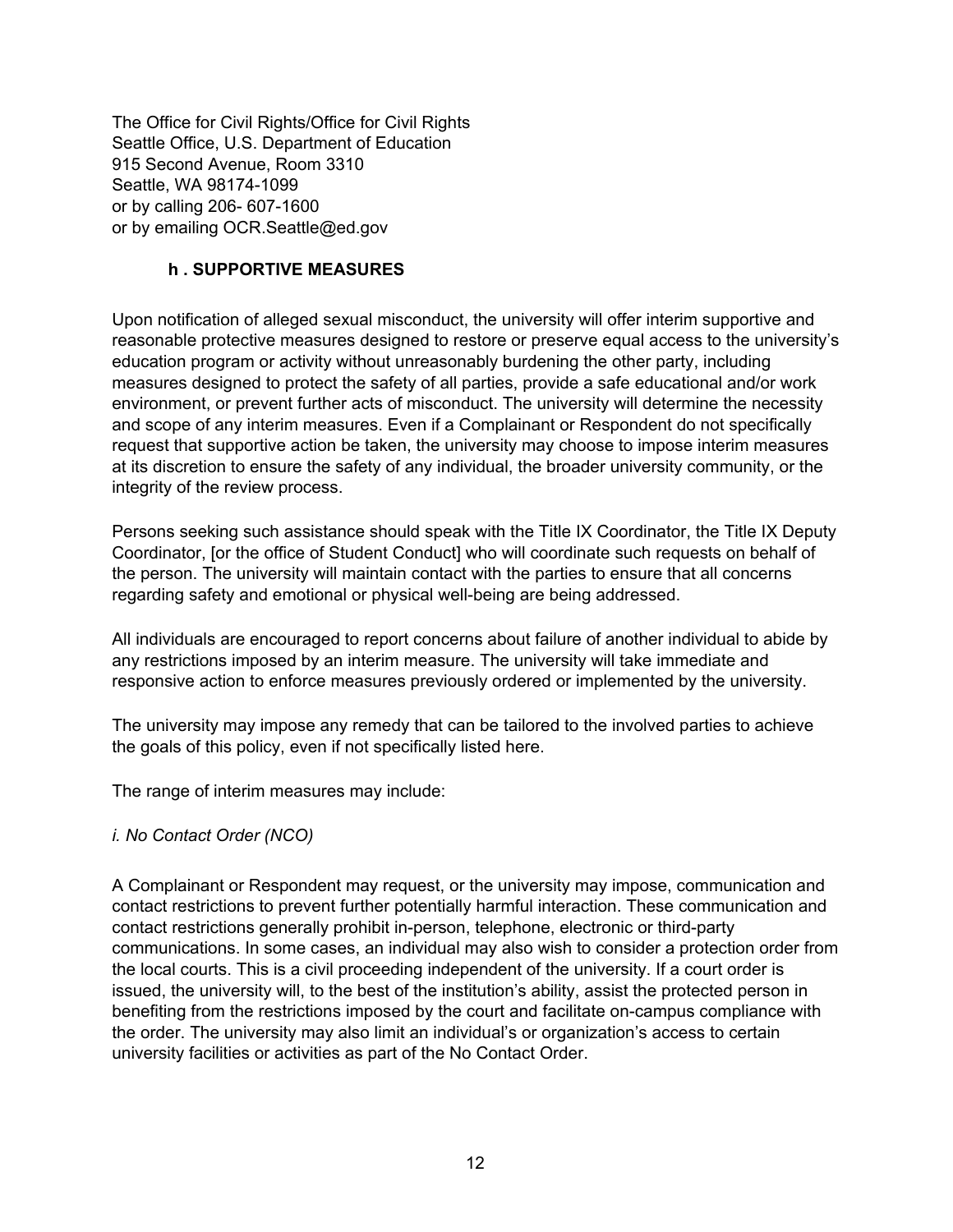#### *ii. Academic, employment, or residential modifications*

A Complainant will be offered the ability to request an academic or employment accommodation or a change in residence after a report of sexual misconduct. An individual who requests assistance in changing his or her academic, employment or living situation after an incident of sexual misconduct will receive appropriate and reasonably available accommodations. The university will keep all such accommodations confidential, unless maintaining such confidentiality would impair the university's ability to provide the accommodation(s).

These accommodations may include, but are not limited to:

- Academic accommodations, including a change in class schedule, taking an incomplete, dropping a course without penalty, attending a class via electronic or other alternative means, providing an academic tutor or extending deadlines for assignments.
- Change of residential living assignment.
- Change in work assignment or schedule.
- Providing an escort to ensure safe movement around campus.

#### *iv. Interim Removal*

Where the report of sexual misconduct poses an ongoing risk of harm to the safety or well-being of an individual or members of the campus community, the university may place an individual or organization on interim removal or suspension from campus. Pending resolution of the report, the individual or organization may be denied access to campus. When interim removal or suspension is imposed, the university will make reasonable efforts to complete the investigation and resolution in an expedited time frame.

#### **I. SUPPORT INFORMATION**

Western Oregon University is committed to providing support for students who have been impacted by sexual misconduct in any form. Below is a brief description of resources available. For more information or to request accommodation which may not be listed, students should contact the Title IX Coordinator, the Title IX Deputy Coordinator, [or the office of Student Conduct].

Available resources:

- Student Health and Counseling Center
- Abby's House
- Sable House
- Center for Hope and Safety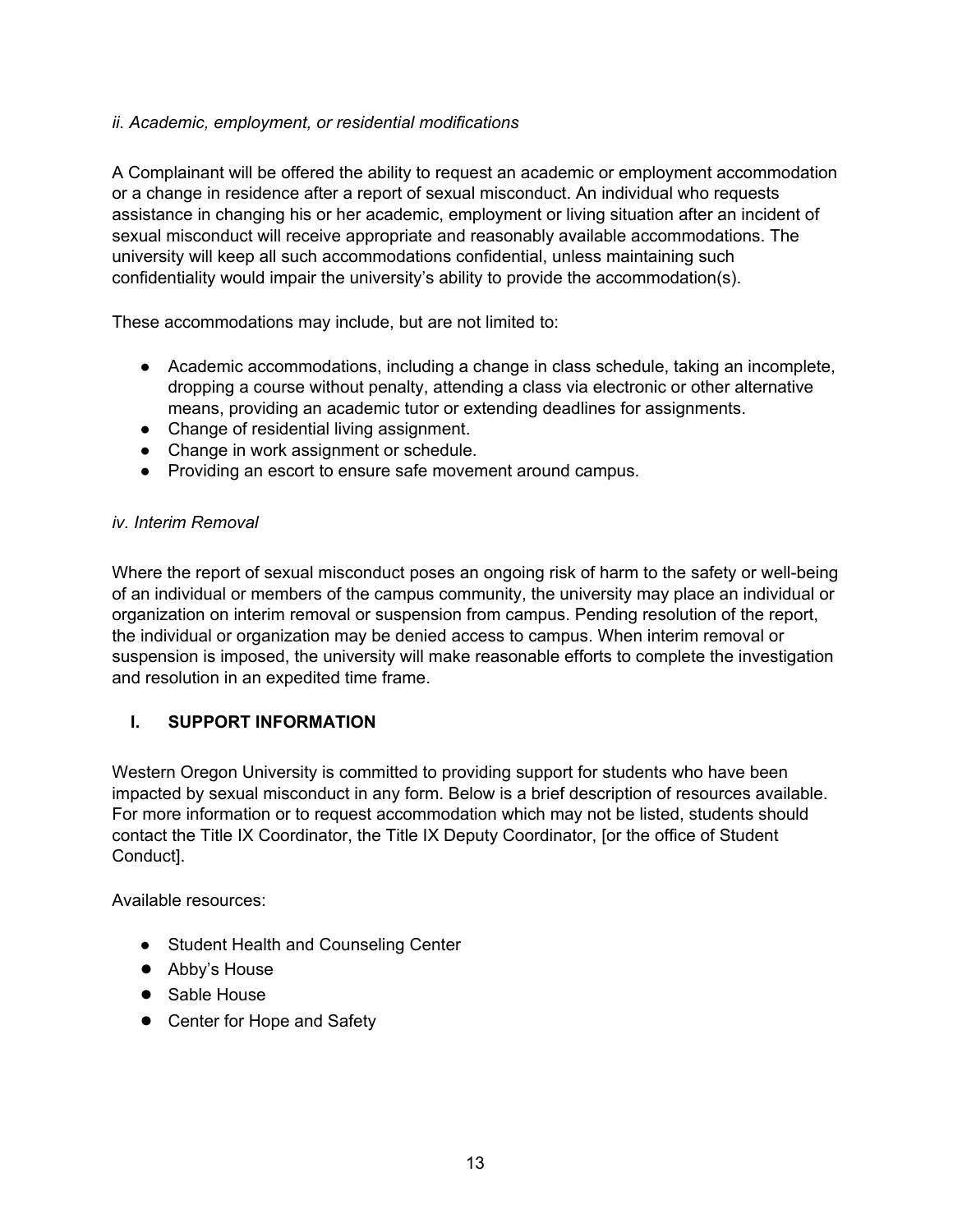● Assistance making a police report, which could include accessing a trained victim's advocate from Polk County Victim Assistance Services - 850 Main Street, Dallas, OR 97338, (503) 623-9268

## **2. COMPLAINT RESOLUTION**

#### A. INITIAL ASSESSMENT

After receiving a report of prohibited conduct committed by a student, the Title IX Coordinator or designee will make an initial assessment of the reported information and respond to any immediate health or safety concerns raised by the report and offer the university's immediate support and assistance as able. They will assess the nature and circumstances of the report, determine if the allegations fit within the parameters of the policy, including whether it provides the names and/or any other information that personally identifies the Complainant, the Respondent, any witness and/or any other individual with knowledge of the reported incident and if there is a Complainant who desires to move forward with a formal investigation.

The assessment will also ascertain the ages of the Complainant and Respondent, if known, and, if either of the parties is a minor (under 18), take all necessary actions based upon the facts and circumstances of the case, including contacting the appropriate child protective service agency, if required by law.

The Title IX Coordinator will also ensure that the Complainant receives an explanation of all available resources and options, including the following:

- Immediate support and assistance available through university resources and the Complainant's right to supportive measures regardless of whether they choose to participate in a university or law enforcement investigation.
- The opportunity to meet with the Title IX Coordinator in person to discuss their resources, rights and options.
- Expectation of a prompt and equitable response to a report of prohibited conduct that involves a reliable, thorough and impartial process conducted by trained individuals free from conflict of interest and bias.
- Expectation of a process that presumes that a respondent is not responsible until a determination of responsibility is made at the conclusion of the process.
- The Complainant's right to contact or decline to contact law enforcement.
- The Complainant's right to seek medical treatment and information on preserving potentially key forensic and other evidence.
- The Complainant's right to seek protective measures when the university conducts an investigation.
- The Complainant's option of identifying an individual to attend all meetings, interviews, and/or hearing as a support person and advisor (one of each).
- The university's prohibition against retaliation, that the university will take prompt action when retaliation is reported and how to report acts of retaliation.
- Notification of how the Complainant may choose to, or decline to, participate in the various steps of the process, including filing a Formal Complaint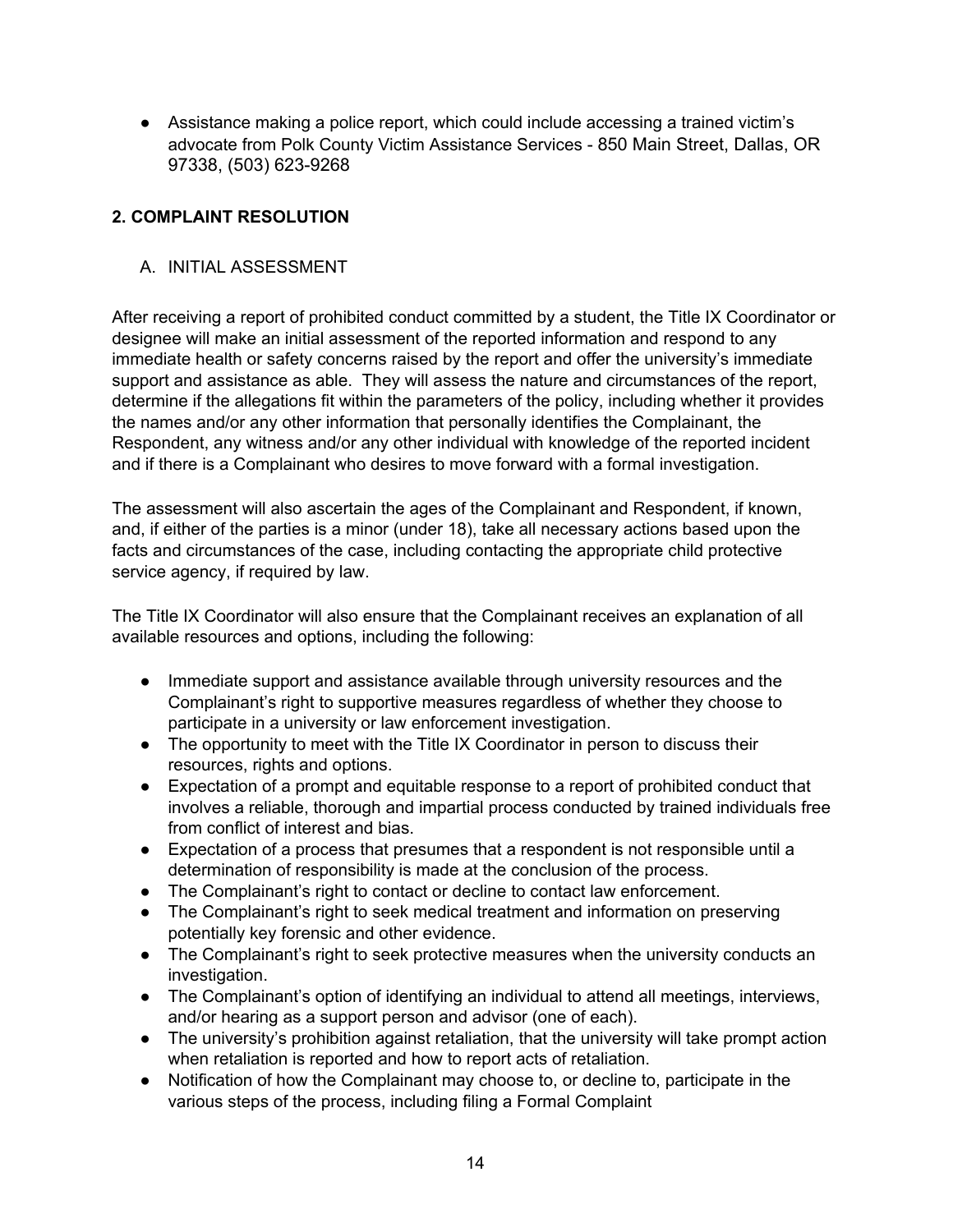● Notification that the Title IX Coordinator may, in certain circumstances, proceed without complainant's participation and that non-participation may limit the ability of the university to respond.

In the event when a Formal Complaint is filed, protective measures are imposed or any other action that impacts a Respondent, the Title IX Coordinator will meet with the Respondent to also ensure that Respondent is notified and receives written information on available resources and options. The Title IX Coordinator will ensure that a Respondent is informed of:

- The nature of the investigation, the identities of the parties (if known), the Complainant's written statement or if there is no written statement, a concise summary of the conduct at issue, and potential policy violations.
- The opportunity to meet with the Title IX Coordinator in person to discuss their resources, rights and options.
- Expectation of a prompt and equitable response to a report of prohibited conduct that involves a reliable, thorough and impartial process conducted by trained individuals free from conflict of interest and bias.
- Expectation of a process that presumes that a respondent is not responsible until a determination of responsibility is made at the conclusion of the process.
- The immediate support and assistance available through university resources.
- The Respondent's option of identifying an individual to attend all meetings, interviews, and/or hearing as a support person and advisor (one of each).
- The university's prohibition against retaliation, that the university will take prompt action when retaliation is reported and how to report acts of retaliation.

Upon completion of the Initial Assessment, the Title IX Coordinator or designee will determine the course of action under this policy, which may include:

- 1. Formal resolution: includes a) an investigation and review panel hearing to determine, by a preponderance of the evidence, if there has been a policy violation; b) the imposition of sanctions and other appropriate remedies if there has been a finding; and c) the opportunity to challenge the outcome of the investigation or the sanction through an appeal;
- 2. Informal resolution/mediation
- 3. Additional remedies: may include training and other educational measures to members of the university community.

The Title IX Coordinator's course of action will be guided by:

- Whether the Complainant wishes to file a formal complaint, requests anonymity, requests that an investigation not be pursued, and/or requests that no disciplinary action be taken.
- The availability of information or evidence suggesting that a policy violation may have occurred
- The university's Title IX obligation to investigate or otherwise determine what happened and take corrective action as appropriate to eliminate, prevent and address the effects of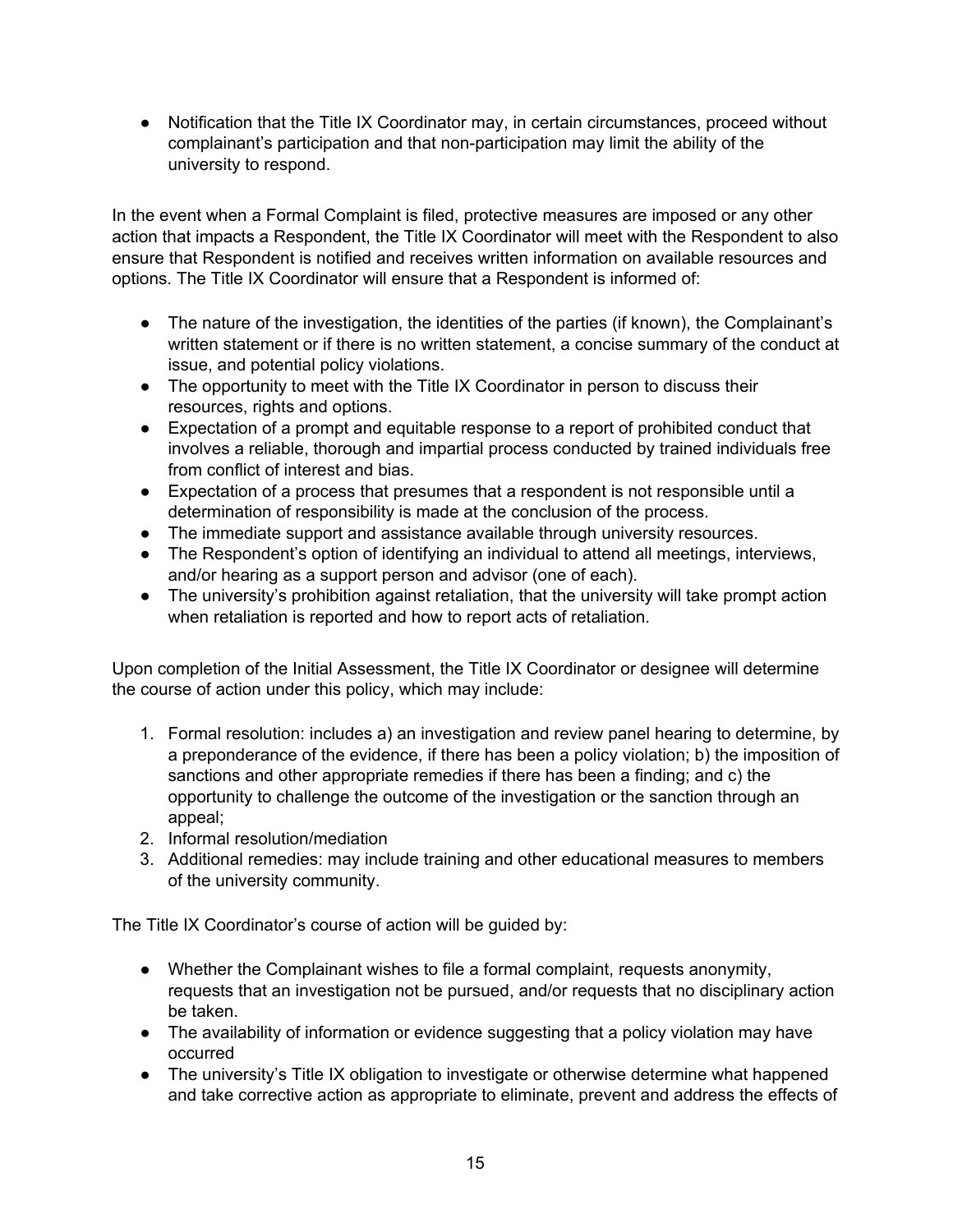the prohibited conduct.

#### **B. FORMAL COMPLAINT**

The filing of a Formal Complaint initiates the resolution process. The Formal Complaint is a document filed by and signed a Complainant or signed by the Title IX Coordinator alleging sexual harassment and/or other forms of sexual misconduct against a Respondent and requesting that the university investigate the allegations.

A Formal Complaint may be withdrawn if the Complainant informs the Title IX Coordinator in writing that they want to withdraw the complaint or the allegations. The Title IX Coordinator may choose to withdraw a Formal Complaint if a Respondent is no longer participating in or attempting to participate in the education or program activity of the university or the Complainant submits a written request to withdraw the complaint. In the event that a Formal Complaint is withdrawn, either by the Complainant or Title IX Coordinator, all parties will be notified in writing of the decision.

#### **C. FORMAL RESOLUTION**

#### *Investigation*

A complete and thorough investigation into a formal complaint will be conducted by the Title IX Coordinator/team or designee. The investigation shall be concluded within a reasonable amount of time. The investigation will be conducted in a manner that is thorough, prompt, reliable and impartial, and will likely include interviews of the parties involved, interviews of witnesses, and gathering of other relevant information and documentation.

Both parties will be notified in writing of the allegation and investigation and provided with a copy of this policy. In this notice, each party will be reminded that they can identify up to two individuals to attend meetings in the capacity of a support person and/or advisor (one of each), that they have the right to request and review all evidence, the presumption that the respondent is not responsible until a determination of responsibility is made at the conclusion of the process and information regarding the university's conduct policy on the making of false statements.

If a conflict of interest between the university and the Complainant and/or Respondent is identified by the Title IX Coordinator, Deputy Coordinators or president of the university, investigators from outside of the institution may be employed to complete the investigation.

The Coordinator or Deputy will assign two formally trained Title IX investigators to gather information relating to the Complainant's report. The names of the investigators will be reviewed with both Complainant and Respondent for input as to a possible conflict of interest. In the event that the Coordinator or Deputy concludes that a conflict of interest exists, a new investigator(s) will be selected.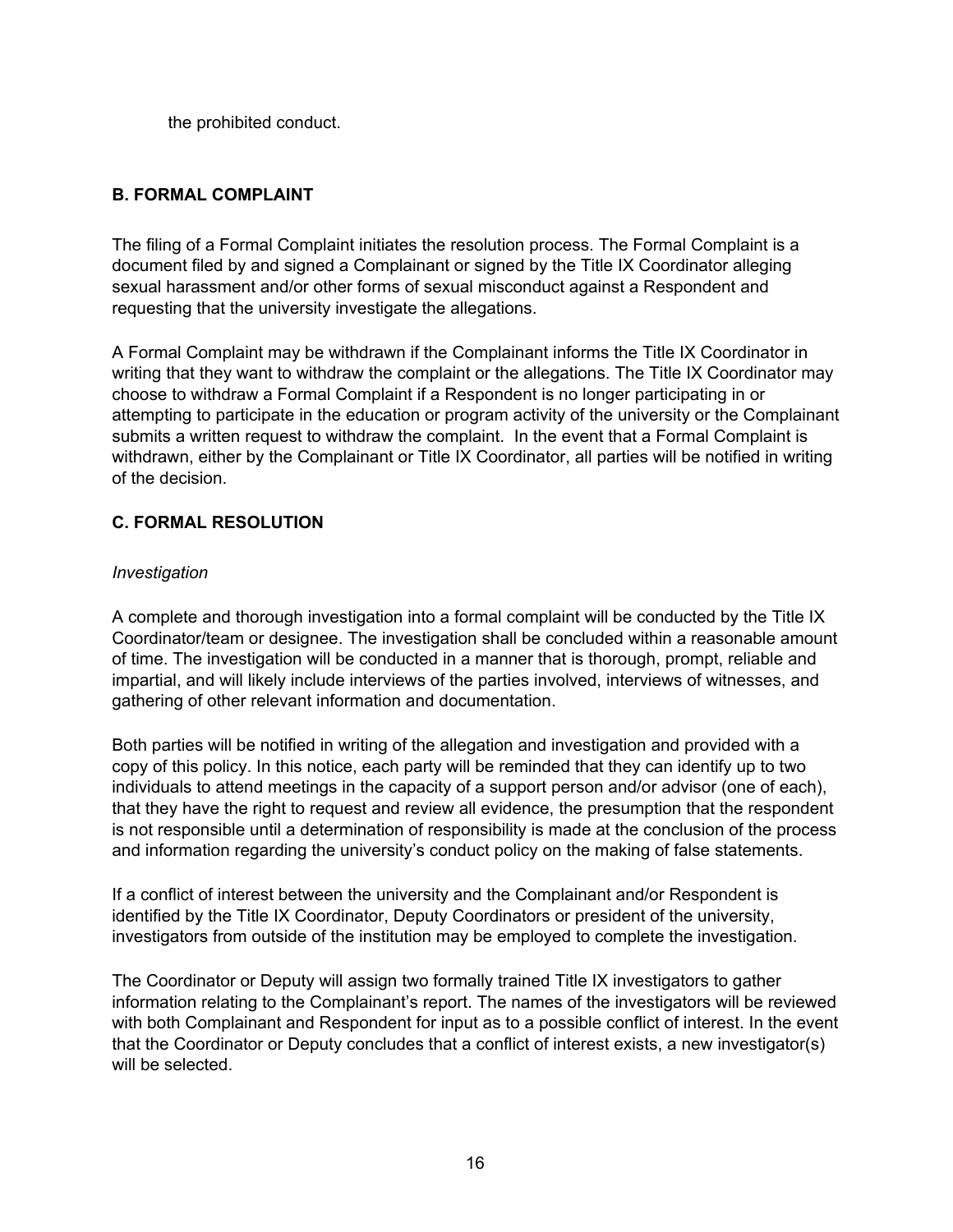Investigators will interview those involved in the incident including witnesses identified by the Complainant and Respondent. Investigators will review the notes from interviews with the interviewees to ensure that the notes reflect a complete and accurate representation of the interview. Comments regarding notes on which the interviewer and Complainant or Respondent do not agree will be included as part of the final report presented to the Hearing Panel.

The investigators will also gather any available physical evidence, written documentation, communications between the parties and other electronic records, so long as the investigator is able to obtain such documentation. The Complainant and the Respondent may submit questions to be asked of the other party and/or any witnesses. Investigators will review submitted questions and may choose which questions are necessary as they deem relevant and appropriate to the investigation. After gathering evidence, both parties will be given 10 days to review and submit a written response.

A person's privileged and confidential documents, such as medical, counseling/psychological, and similar treatment records will not be required to disclose. In situations where a party provides their written permission to share privileged records as part of the investigation, only the portion of the records directly related to the allegations raised in the formal complaint will be included in the case file for review by the other party and for use in the investigative process.

Evidence related to the prior sexual history of the Complainant is generally not relevant to the determination of a policy violation unless it is offered to prove that someone other than the Respondent committed the alleged conduct, or in cases where it is offered to prove consent. While, sexual history between the parties may be relevant in understanding the manner of their previous sexual communications, as indicated in the policy section on Consent, "a current or previous dating or sexual relationship is not sufficient to constitute consent, and consent to one form of sexual activity does not imply consent to other forms of sexual activity."

Investigators will produce a final report that fairly summarizes the evidence gathered. Investigators will promptly schedule separate meetings with the Complainant and Respondent to present the investigator's final report, review the Formal Hearing process, provide this process in writing and answer any questions the parties may have regarding the process. At this time, the parties will be given 10 days to respond in writing to the report. After this time, the report is considered finalized.

#### **D. HEARING PROCESS**

A three-member hearing panel will be assembled to determine if a violation occurred based on a preponderance of evidence standard (is it more likely than not that a violation occurred) and if necessary, sanctions for the violation(s). The three-member hearing panel will consist of Title IX trained WOU faculty and staff. One member will be assigned as chairperson for the Hearing.

The Complainant and Respondent will each have a pre-hearing meeting convened by the office of Student Conduct. The party's advisor must be in attendance. During this meeting the office of Student Conduct representative will discuss guidelines and expectations for the hearing.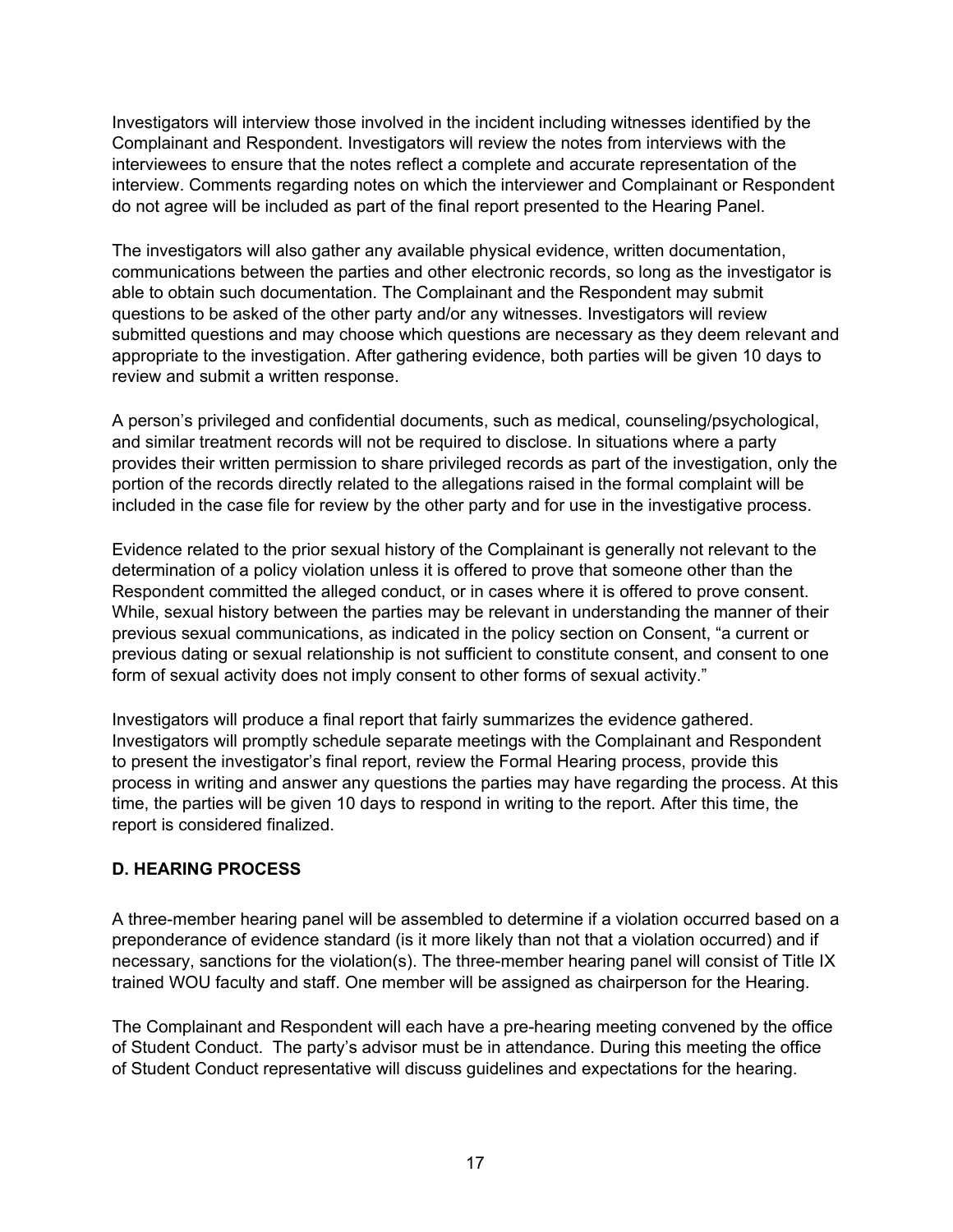The Complainant and Respondent and their advisors and/or support person as well as the two investigators will meet with the review panel to allow for questions and responses to the final report. Witnesses may also be called to make statements as determined by the office of Student Conduct. Parties can choose to be present via electronic means to allow for the two parties to not be physically present in the room at the same time. The Hearing will be recorded and made available to the parties for their review during the formal resolution process. Recordings are the property of Western Oregon University.

The Chairperson will facilitate the hearing using a pre-written, formal script. The Complainant and Respondent will have copies of the script to follow during the course of the hearing. The Complainant and Respondent have an opportunity to make opening statements and respond to any questions from the Review Panel and advisors. If witnesses are called, they will make their statements and then be questioned by the panel and advisors

At the hearing, each party's advisor is responsible for asking relevant questions to the other party and any witnesses. Questions must be relevant; those that tend to prove or disprove a fact at issue or challenge credibility. Questions should not be inappropriate, harassing, intimidating, irrelevant or repetitive.

Examples of questions that are not relevant include:

- Questions related to prior sexual history of the Complainant, unless it is offered to prove that someone other than the Respondent committed the alleged conduct, or in cases where it is offered to prove consent.
- Questions related to information that is protected by a legally recognized privilege.
- Questions related to a person's privileged and confidential documents, such as medical, counseling/psychological, and similar treatment records unless the party has given written consent.
- Repeating the same question.

The Hearing Panel will objectively evaluate all evidence to determine its relevance, materiality, weight and reliability. Prior to either party or any witnesses responding to questions from an advisor, the Hearing Panel Chair will first determine whether the question is relevant and provide a brief explanation regarding any decision of relevancy, or request rephrasing of the question. The Chair is not required to give a lengthy explanation of a relevancy determination during the hearing. The Chair reserves the right to remove an advisor who questions in an abusive, intimidating, harassing or disrespectful manner. In the event that an advisor is removed, the Hearing will be suspended until an alternative advisor is found or assigned.

In the event that either the Complainant, Respondent or any witnesses do not submit to cross-examination at the Hearing, the Hearing Panel must not rely on any statement of that party or witness in reaching a determination regarding responsibility. The Hearing Panel cannot infer responsibility based only on nonparticipation or refusal to answer cross-examination questions.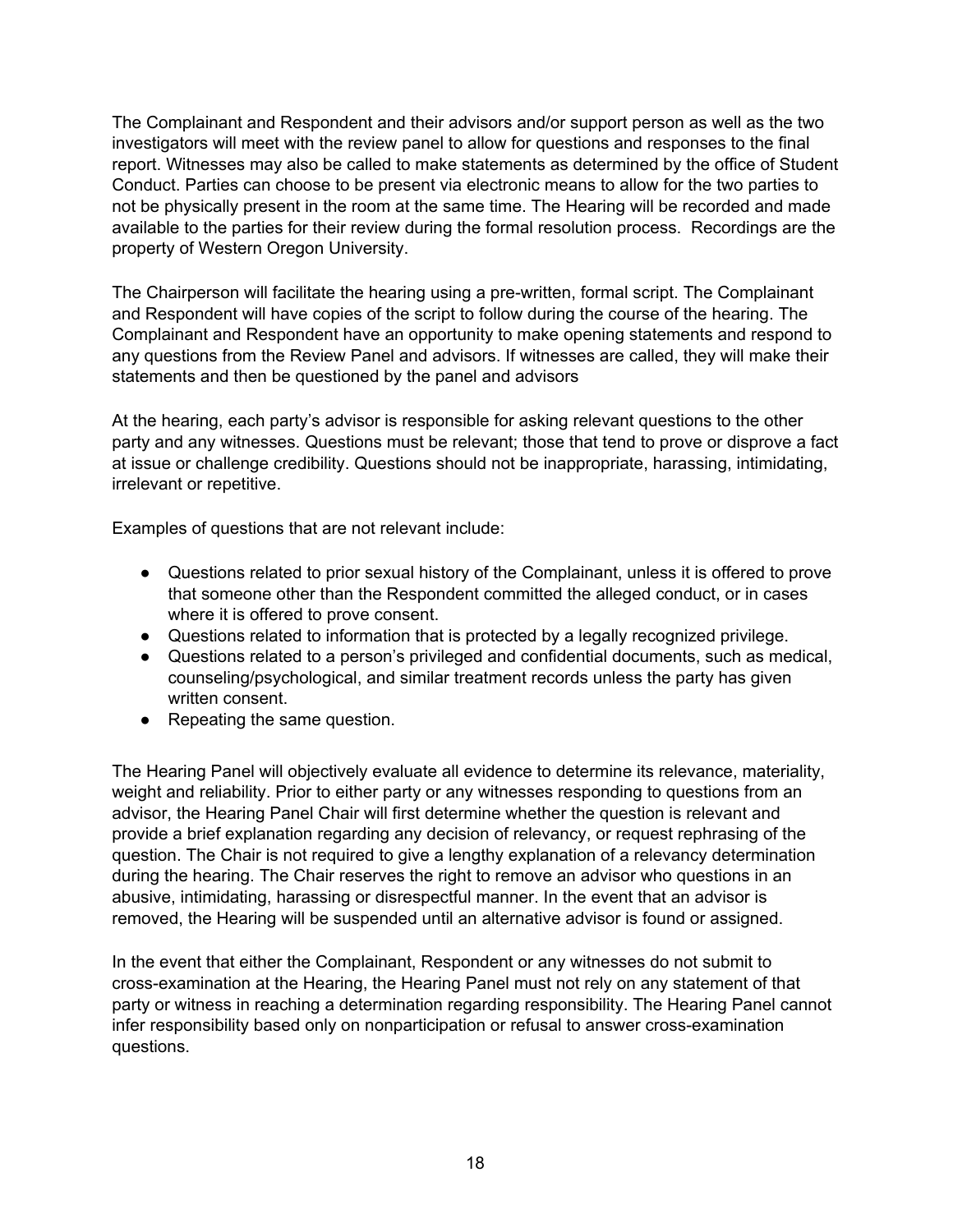Upon hearing all statements and reviewing all materials, the Hearing panel will retire to deliberations to determine findings of responsible or not responsible. The Hearing panel will reconvene the hearing with the Complainant and Respondent to notify them of their findings. If the Respondent is found responsible for any or all allegations, the Hearing panel will retire again to determine consequences or sanctions. The Hearing Panel will reconvene one final time to inform the Respondent of their decision. The office of Student Conduct will notify the Complainant and Respondent in writing of the Hearing panel's decision within five (5) business days of the hearing. The written decision will include the following:

- Description of the allegations of violation of policy.
- Finding of facts brought up at the review panel hearing supporting the determination.
- Conclusions regarding the application of facts to the policy.
- Statement and rationale for the determination of responsibility.
- Any disciplinary sanctions imposed on the Respondent.
- Statement on university's procedures for appeal of the decision.

The written notification will be provided to the Complainant and Respondent simultaneously.

Any notifications sent pursuant to this policy will not constitute a violation of section 444 of the General Education Provisions Act (20 U.S.C. § 1232g), commonly known as the Family Education Rights and Privacy Act of 1974 (FERPA).

#### **E. SANCTIONS**

The following sanctions may be imposed upon any member of the community found to have violated the policy. The following are the typical sanctions that may be imposed upon students or employees:

Examples of possible consequences/sanctions include:

- Written warning
- Community service
- Fine/restitution
- Organizational sanctions
- Probation
- Withholding diploma
- Suspension
- Expulsion
- Other actions

*i. STANDARDS OF SANCTIONING FOR SEXUAL MISCONDUCT:*

● Any person found responsible for nonconsensual sexual contact (where no intercourse/penetration has occurred) will likely receive a sanction ranging from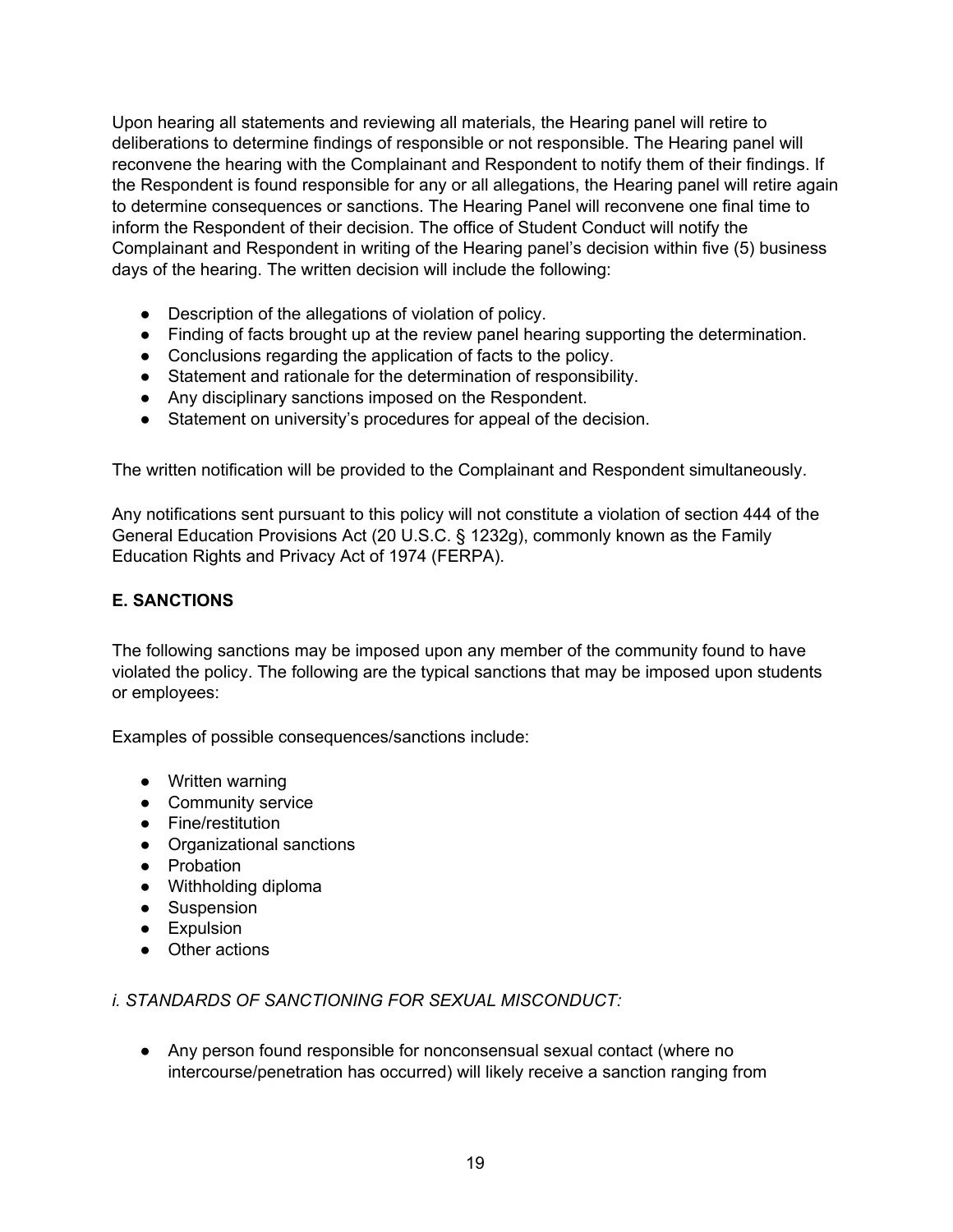probation to expulsion, depending on the severity of the incident, and taking into account any previous disciplinary violations.\*

- Any person found responsible for nonconsensual sexual intercourse will likely face a recommended sanction of suspension or expulsion.\*
- Any person found responsible for sexual exploitation or sexual harassment will likely receive a recommended sanction ranging from warning to expulsion, depending on the severity of the incident, and taking into account any previous disciplinary violations.<sup>\*</sup>

\*The decision-making body reserves the right to broaden or lessen any range of recommended sanctions in the case of serious mitigating circumstances or egregiously offensive behavior. Neither the hearing panel nor any appeals body or officer will deviate from the range of recommended sanctions unless compelling justification exists to do so.

## **F. APPEALS**

A decision reached by the Hearing Panel may be appealed by the Complainant or Respondent to the Vice President for Student Affairs (VPSA). An appeal must be submitted in writing within five (5) business days of receiving the written decision from the office of Student Conduct. An appeal will only be considered if it falls within one of the following categories:

- The original hearing was not conducted in conformity with this policy or the *Code of Student Responsibility*.
- The decision reached was based on less than a preponderance of the evidence.
- The sanctions imposed were not appropriate to the violation and the student's previous conduct history.
- New evidence exists that was not available at the time of the hearing.

The VPSA will notify the opposing party of the appeal and afford that party the opportunity to author a written response supporting or challenging the hearing panel's decision or to decline the opportunity to respond. The response is to be submitted within five (5) business days of the notification.

After receiving the appeal and written responses from both parties, the VPSA will render a decision on the appeal and notify the Complainant and Respondent in writing within ten (10) business days of the appeal decision. The appeal decision of the VPSA is the final decision of the university.

If an appeal is upheld by the VPSA, the matter, if appropriate and relevant) may be returned to the original Hearing Panel to allow reconsideration of the original determination and/or